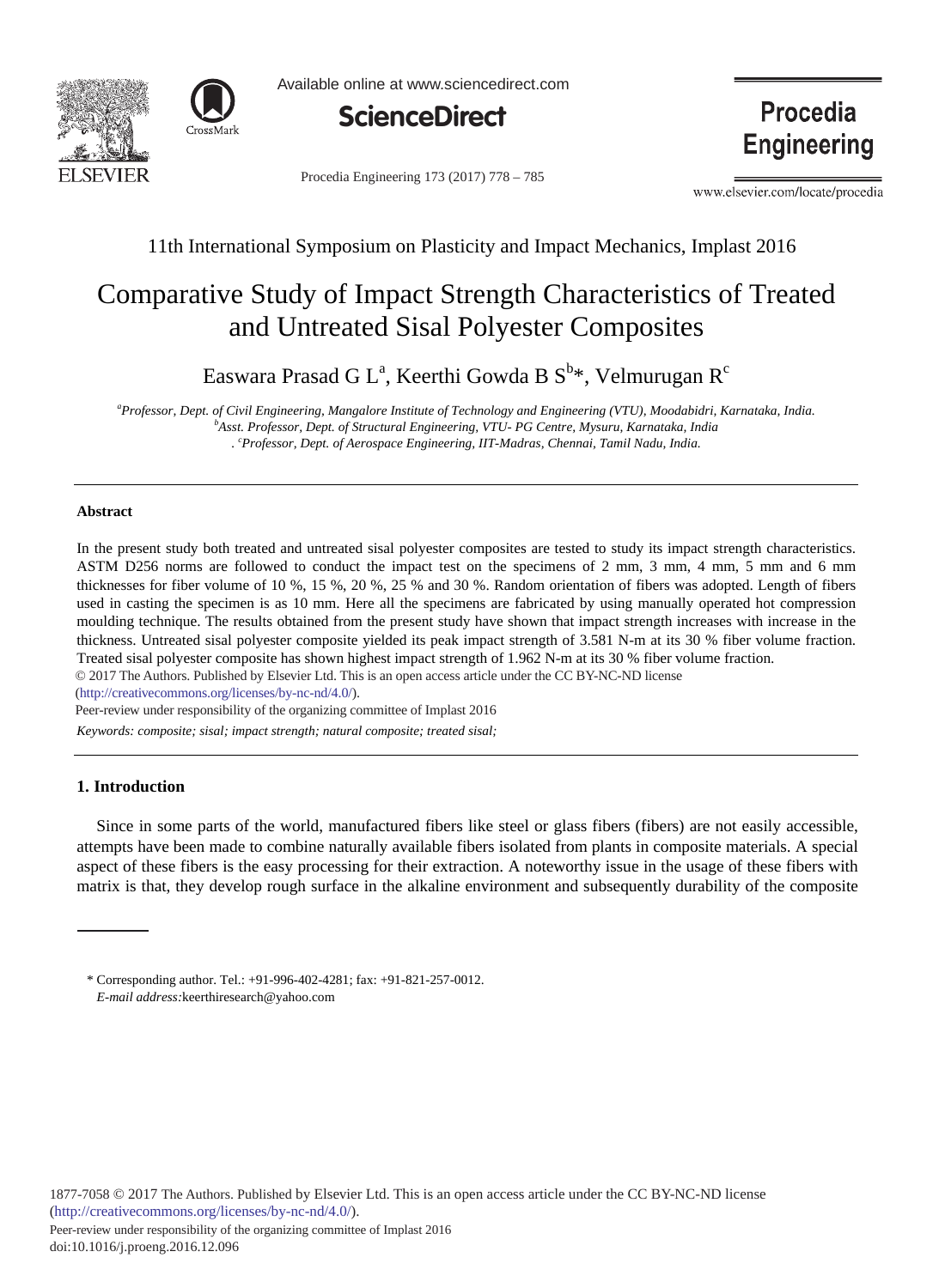includes concern. Since these fibers are efficient, attempts have been made to vanquish the issues of strength either by usage of fillers to reduce its alkalinity or by ensuring fibers by chemical treatment. Natural fibers used as a constituent of the composite are akwara, bamboo, coir, sisal, sugarcane bagasse and wood and elephant grass. Previously many researchers utilized the natural fibers as the option material for synthetic fibers in the manufacturing of composites. They also reported many results obtained from their study influencing the use of the materials. In the present study, an attempt has been made to study the impact strength of sisal fiber (diameter of 280 to 340 microns) reinforced polyester matrix composites. Botanical name of sisal plant is Agave sisalana, it is a species of Agave native to southern Mexico but widely cultivated and naturalized in many other countries. It yields a stiff fibre used in making various products. It has sword-shaped leaves about 1.5–2 meters tall. The sisal plant has a 7–10 year life-span and typically produces 200–250 commercially usable leaves. Each leaf contains an average of around 1000 fibres. During the last thirty years, composite materials, plastics and ceramic production have polymers as main matrix materials. Regardless, in perspective of their higher specific strength, stiffness, fatigue resistance and adaptability in alkaline environment, composite materials have got recognised as very useful material.

Earlier researchers have reported studies on composites by using natural fibers as embedding material, among them Ghosh et al [1] have reported that banana fiber having high specific strength makes a light weight composite material and can be utilized to make light weight components of vehicles. Lu et al [2] have reported that the sisal/phenol formaldehyde composites made by the orchestrating (synthesizing) technique have demonstrated an increase of 17.61 %, 7.16 % and 12.25 % in impact strength, bending strength and bending modulus respectively when compared with routine physical blending strategy. Ali [3] has reported that coconut fibers are malleable and energy absorbent. Zaman et al [4] have demonstrated that mechanical properties of coir fiber reinforced composites have an intense relationship with their dynamic attributes. Sathiyamurthy et al [5] have reported that Artificial Neural Network (ANN) models can be utilized successfully to predict the mechanical properties of inorganic fillers impregnated coir - polyester composites. Gowda et al [6] have reported that the elasticity (tensile strength) of coir fiber reinforced polyester composite is generally high when compared with sisal fiber strengthened polyester composites; and that natural fiber strengthened composites can be viewed as a valuable light weight building material. Prasad et al [7] have reported that the feed forward ANN model could be a decent scientific tool for forecast of properties of coir fiber reinforced epoxy resin composites.

Further, Verma et al [8] have reported that some natural fiber composites have demonstrated mechanical properties similar to glass fiber composites and are being utilized as a part of furniture and other related commercial ventures. Karthik et al [9] have studied the surface roughness values of composites fabricated by utilizing boiled egg shell, rice husk particulate (15 %) and coir fiber (10 %). The study has shown that higher surface roughness values are recorded when fibers of 10 mm length are utilized when compared with the values obtained utilizing fibers of 30 mm length. Li et al [10] have reported in their study that natural fibers (fibers) can be a potential substitution for a synthetic fiber in composite materials. Kuriakose et al [11] have reported that grip (adhesion) at fiber - matrix interface can be enhanced by sodium hydroxide treatment – mercerization of the fibers. This treatment makes permeable surface prompting a rough surface texture which permits coir fibers to strengthen emphatically with polyester matrix. Idicula et al [12] have reported the mechanical performance of short randomly arranged banana and sisal inter crossed (hybrid) fiber strengthened polyester composites. With reference to the relative volume fraction of those two fibers, at a consistent aggregate fiber stacking of 0.40 volume fractions, keeping banana as the skin material and sisal as the centre material, the impact strength of the composites were increased with fiber stacking. The tensile and flexural properties of particular composite were observed to be better at 0.40 volume fraction. Girisha et al [13] have reported that natural fibers (sisal and coconut coir) strengthened epoxy composites were subjected to water soaking tests keeping in mind the end goal to study about the impacts of water absorption on mechanical properties. Natural fibers like coir (short fibers) and sisal fibers (long fibers) were utilized as a hybrid mix and the fiber weight portion of 20 %, 30 % and 40 % for the fabrication of the composite. Water absorption tests were accounted by soaking specimens in a water bath at 25o C and 100o C for various time durations. The tensile and flexural properties of water soaked specimens subjected to both aging conditions were assessed and compared with dry composite specimens. The rate of moisture uptake was found to increase with increase in fiber volume fraction, it is because of the high cellulose content of the fiber. The tensile and flexural properties of natural fiber reinforced epoxy composite specimens were found to decrease with increase in rate of dampness (moisture) uptake. Dampness prompted degradation of composite samples was seen at elevated (high) temperature.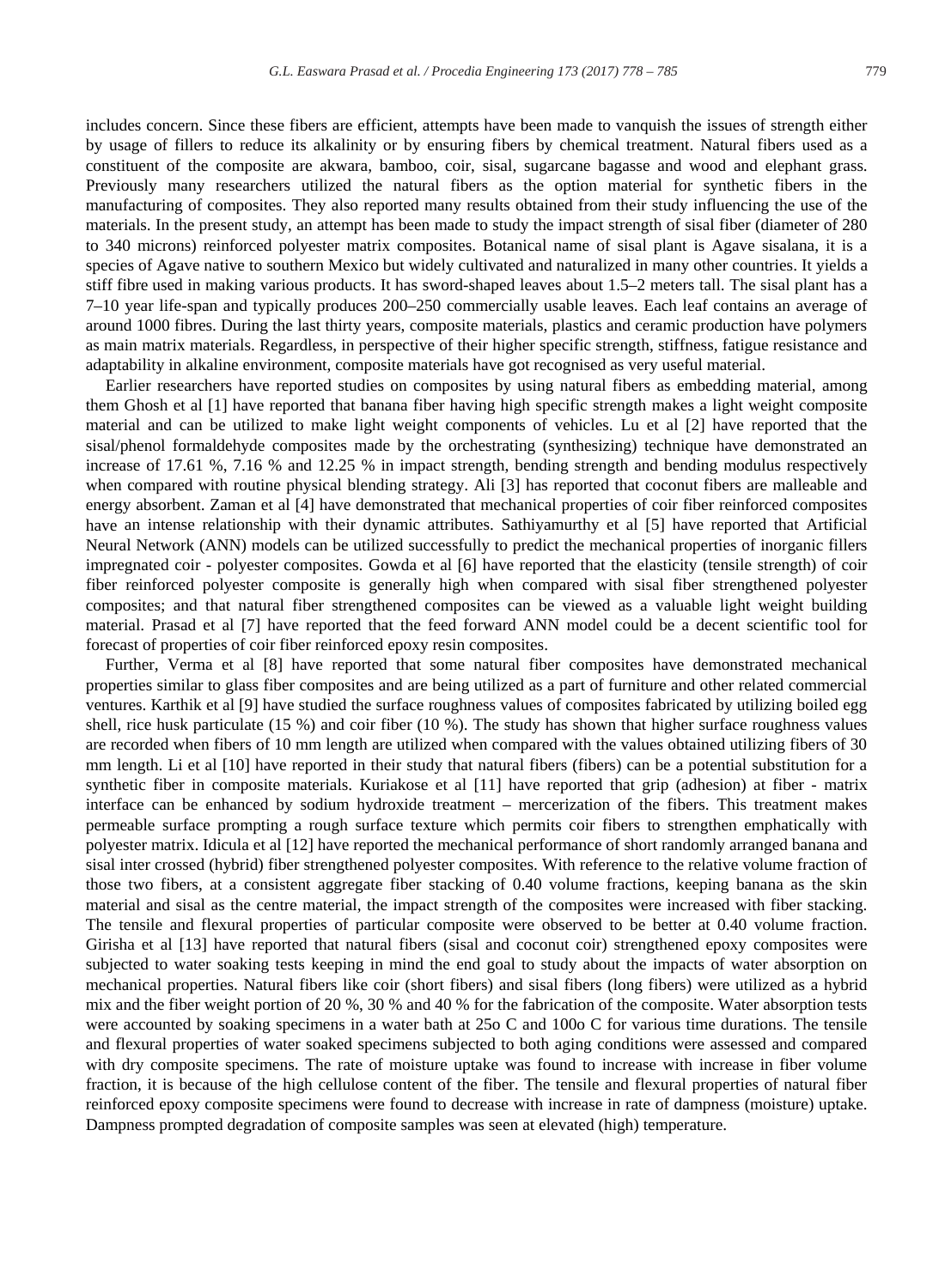Moreover, Sen et al [14] have portrayed that the materials considered for structural utilization must be functionally proficient and feasible. The utilization of composites in structural facilities is at present generally focused on enhancing the strength of the structure with the use of synthetic fibers and does not address the issue of sustainability of the raw materials utilized. Sisal is a huge source of natural fiber utilized for making ropes, mats, floor coverings and as reinforcement with cement. In developing nations, sisal fibers are utilized as roofing materials. Thomas et al [15] have studied the mechanical properties of cross breed ligno - cellulosic fiber strengthened natural rubber composites. The target of their study was to examine the effect of the proportions of sisal and oil palm fibers on tensile properties of natural rubber composites. The mechanical properties were observed to be more subject to sisal fiber than oil palm. The extent of fiber arrangement was observed to be progressive when sisal and oil palm was available in equal amounts. Bujang et al [16] have examined the effect of coir fibers volume on mechanical properties and dynamic characteristics of composite. They reported that the mechanical properties have a strong relationship with the dynamic characteristics. Both the properties are more dependent on the volume percentage of fibers. The tensile strength of composite was observed to be directly relative to the natural frequency. In addition, the damping ratio was observed to be increased by embedding of coir fibers which gives favourable environment to the structure in decreasing the high resonant amplitude. Riedel et al [17] reported that the fibers serve as a reinforcement and show high tensile strength and stiffness, while the matrix holds the fibers together, transmits the shear forces, furthermore works as a covering. Further criteria for the decision of appropriate strengthening fibers incorporate elongation at failure; thermal stability; adhesion of the fibers and matrix; dynamic behaviour; long-term behaviour; price and processing costs. Sabah et al [18] delineates that natural fiber when utilized as reinforcement replaces the man manufactured fibers like glass fiber. Till date, the most vital characteristic fibers utilized as a part of composites are Jute, flax, sisal and coir. Natural fibers are renewable raw materials and they are recyclable. Joshy et al [19] have reported in their article that untreated randomly arranged isora fiber reinforced polyester composite showed an initial decreasing in the tensile and flexural properties at 10% fiber loadings, found to have increased up to 34 % fiber stacking and after that declination with higher fiber stacking. 30 mm long randomly arranged isora fiber recorded as ideal length at which successful stress transfer amongst fiber and the matrix takes place. Authors reported that higher fiber lengths lead to fiber-fiber contact, fiber twisting results in shortening of viable fiber length beneath the critical value, yet short fiber length prompts notching effect results in significant stress concentration and generation of smaller scale cracks. In assessment of flexural properties, authors recorded flexural stress-strain behaviour at 40 mm fiber length. Authors reported increase in impact strength with increase in fiber stacking and recorded most noteworthy impact strength at 48 % fiber volume fraction whose further changes as for fiber volume fraction is not important. They also reported that in their present study that the mechanical properties of randomly oriented isora fiber reinforced polyester matrix composite displays less fiber matrix interaction at the initial level of fiber stacking. At its ideal level of fiber stacking indicated great fiber matrix interaction yet after that level authors observed poor scattering of fibers in the matrix resulted in decreasing of the mechanical properties. Chandramohan et al [20] have presented from their study that natural fibers reinforced composite can be adequately used to fabricate composite for the bone implant, car (automotive) parts, furniture, upholstery, family merchandise and PC products. Sumaila et al [21] have reported the influence of length of banana fibers on its mechanical properties. Author's utilized 30 % weight randomly arranged nonwoven short banana fiber strengthened epoxy composite of 5 mm thickness for their study. With increase in the fiber length the density and impact strength of composites decreases. Tensile strength, tensile modulus and percent elongation of 15 mm long fiber reinforced composite material recorded the most noteworthy value. Here fibers were treated with 5 % NaOH solution before fabrication, and flexural strength and modulus of composite material increased with increase in fiber length up to 25 mm.

Sreekumar et al [22] reported the dynamic mechanical properties of sisal fiber strengthened polyester composites manufactured by resin transfer moulding. Examination demonstrated that at all the temperature range the storage modulus value is most extreme for the composite having fiber stacking of 40 % volume furthermore observed that the loss modulus and damping peaks were brought down with increasing fiber content. Silva et al [23] reported the potential utilization of long aligned sisal fibers as support in thin cement based laminates for semi-structural and structural applications. Naidu et al [24] reported that the tensile and flexural strength of sisal/glass fiber hybrid component is higher than sisal fiber reinforced composite, yet lower than the glass strengthened composite. Ma et al [25] have reported in their article that when there is enhancement in the twist level of fibers, the mechanical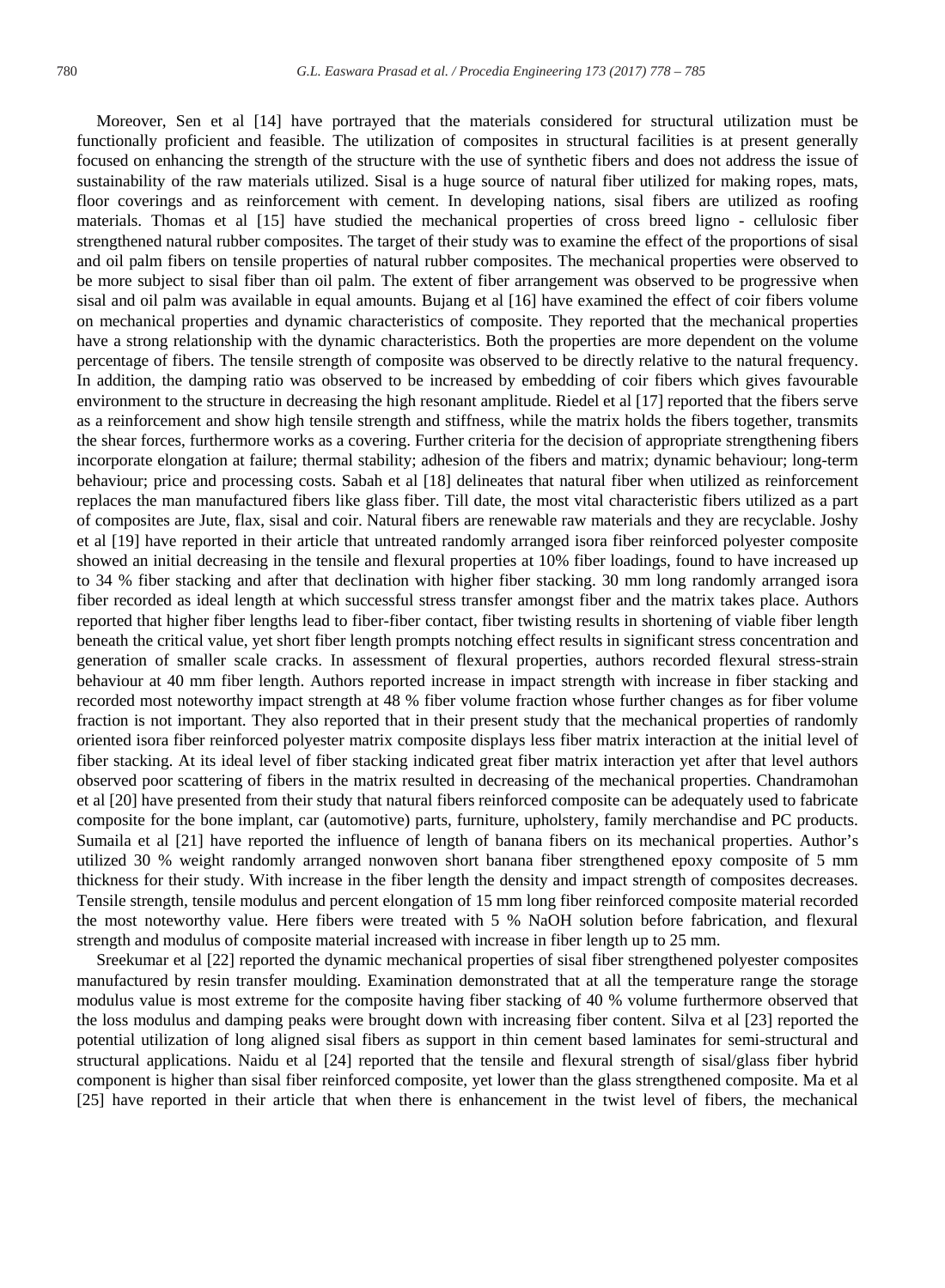properties of those natural fiber-reinforced polymeric matrix composites decreasees. Authors utilized Sisal fibers yarns as reinforcing material with phenolic resin as matrix to manufacture the composite panels. Gowda et al [26] have reported in their study that ANN can be viably used to anticipate the tensile properties of untreated coir strengthened polyester matrix composites. Gowda et al [27] have reported in their article that probabilistic methodology could be viably used to forecast the range of tensile properties of coir reinforced polyester matrix composites. Prasad et al [28] have reported in their article that ANN is one of the better tools to anticipate the flexural properties of coir polyester composites.

From the literatures, it is observed that more detailed study is important in the area of investigation of impact properties of sisal fiber strengthened polymer matrix (both raw and 5 % NaOH treated) composites for various thicknesses and respective fiber volume fractions. Henceforth the present study intends to compute the impact strength of sisal fiber reinforced polyester matrix composite for various fiber loading's between 10 % to 30 % and distinctive thickness from 2 mm to 6 mm.

#### **2. Materials and methods**

In the present study untreated and 5 % NaOH treated sisal fiber is utilized as reinforcement, polyester resin as matrix, cobalt napthanate as curing agent and methyl ethyl ketone peroxide as catalyst. Polyester resins are unsaturated synthetic resins formed by the reaction of dibasic organic acids and polyhydric alcohols. Maleic Anhydride is a commonly used raw material with diacid functionality. Unsaturated polyesters are condensation polymers formed by the reaction of polyols (also known as polyhydric alcohols), organic compounds with multiple alcohol or hydroxy functional groups, with saturated or unsaturated dibasic acids. Manufacture of specimens is performed by utilizing manual operated, temperature controlled compression moulding machine. The knotted fibers are obtained from sisal plants and are cleaned up. These fibers are passed through a Knot Separating Machine to evacuate the bunch and to separate individual fibers. The fibers acquired from bunch isolating machine are dried in daylight for a period of 48 hrs to remove the dampness. Fibers are cut to a length of 10 mm to be utilized as a part of randomly oriented fiber mats. In this stage, the spacers are utilized for casting composite boards of size 300 mm x 300 mm with varying thicknesses (2mm, 3 mm, 5 mm, and 6 mm).

These are placed on the base plate and a thick mylar (a non sticky) sheet is placed in between spacers and base plate for the easy removal of composite specimen after fabrication. Resin, catalyst and hardener are mixed in a proportion of 50:1:1 that is 1000 ml: 20 ml: 20 ml in ratio and stirred well. A 10 mm long sisal fiber of required fiber volume fraction (10 %, 15 %, 20 %, 25 % and 30 %) is weighed and distributed uniformly at the bottom of the mould inside the spacers. Compression load is then applied for 15 minutes on mould containing the fibers. Resin is then applied uniformly on fibers. Another releasing mylar sheet is spread over as the top surface with a steel plate and then the specimen is compressed for one hour for uniform distribution of matrix and elimination of entrapped air bubble if any. Here the temperature of both base plates are maintained for 60o Celsius. The composite is removed from the mould and left for curing at room temperature for 24 hours after which the desired composite specimens were cut from the casted composite panels. The Izod impact strength of every specimen in the present study is determined according to ASTM standard D-256 [29]. The sizes of testing specimens are considered as 65 mm x 13 mm x 't', where 't' is the thickness of specimens varied from 2 mm to 6 mm.

#### **3. Results and discussions**

Table 1 shows the impact strength of untreated sisal-polyester composites. Figure 1 shows the variation of impact strength of untreated sisal-polyester composites with fiber volume fractions. All the 2 mm, 3 mm, 4 mm, 5 mm and 6 mm thick specimens have shown their highest values as 1.079 N-m, 1.550 N-m, 1.937 N-m, 2.011 N-m and 3.581 Nm respectively at their 30 % fiber volume fractions. Table 2 shows the impact strength properties of treated sisalpolyester composites. Figure 2 shows the variation of impact strength of treated sisal-polyester composites with fiber volume fractions. Here 2 mm, 3 mm, 4 mm, 5 mm and 6 mm thick specimens have shown their highest impact strength of 0.932 N-m, 1,079 N-m, 1.128 N-m, 1.472 N-m and 1.962 N-m at their 30 % fiber volume fractions respectively. From Figure 2 it is observed that, as there is an increase of the thickness of the specimen, impact strength also increases. From tables 1 and 2 it is observed that, impact strength of all the untreated sisal-polyester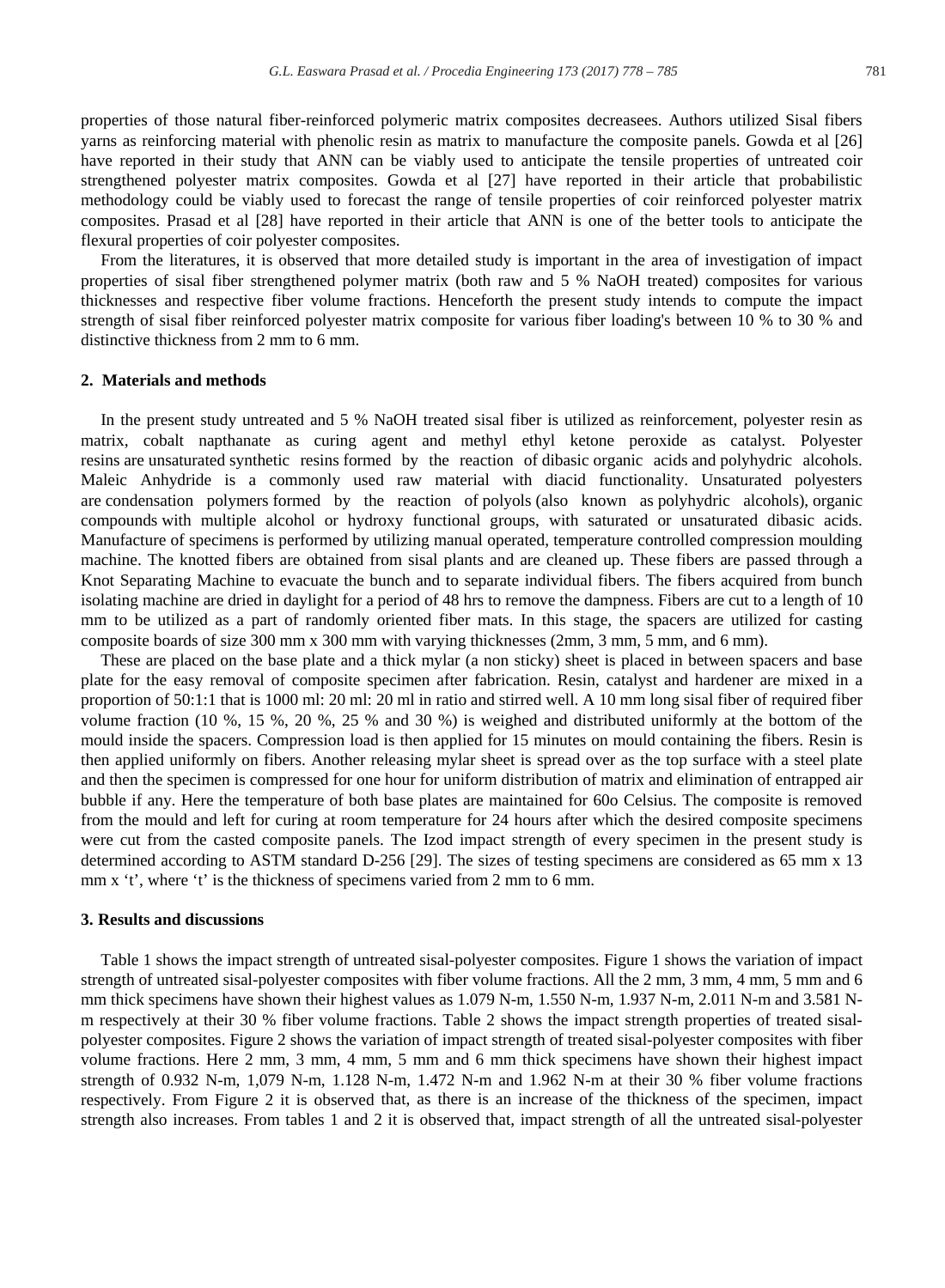composites recorded the most noteworthy values compared with respective treated sisal-polyester composites. So the above results demonstrates that, the NaOH concentration (5 %) adopted to carry out alkaline treatment for sisal fibers and the time duration of treatment process are inadequate to increase the impact strength of all treated sisalpolyester composites. Henceforth, there is a necessity to decide the ideal (optimum) NaOH concentration and the time duration for the treatment of natural fibers like sisal (refer [30], [31] and [32]).

|                | Fiber Volume   |              |                       |  |
|----------------|----------------|--------------|-----------------------|--|
| SI No          | Thickness (mm) | Fraction (%) | Impact strength (N-m) |  |
|                | $\mathfrak{2}$ | 10           | 0.319                 |  |
| $\sqrt{2}$     | $\overline{c}$ | 15           | 0.809                 |  |
| 3              | $\overline{c}$ | 20           | 0.888                 |  |
| $\overline{4}$ | $\overline{c}$ | 25           | 0.956                 |  |
| 5              | $\overline{c}$ | 30           | 1.079                 |  |
| 6              | 3              | 10           | 0.510                 |  |
| $\overline{7}$ | 3              | 15           | 0.863                 |  |
| 8              | 3              | 20           | 1.324                 |  |
| 9              | 3              | 25           | 1.472                 |  |
| 10             | 3              | 30           | 1.550                 |  |
| 11             | 4              | 10           | 0.687                 |  |
| 12             | 4              | 15           | 0.981                 |  |
| 13             | 4              | 20           | 1.373                 |  |
| 14             | 4              | 25           | 1.913                 |  |
| 15             | 4              | 30           | 1.937                 |  |
| 16             | 5              | 10           | 0.883                 |  |
| 17             | 5              | 15           | 1.216                 |  |
| 18             | 5              | 20           | 1.619                 |  |
| 19             | 5              | 25           | 1.962                 |  |
| 20             | 5              | 30           | 2.011                 |  |
| 21             | 6              | 10           | 0.893                 |  |
| 22             | 6              | 15           | 2.207                 |  |
| 23             | 6              | 20           | 2.796                 |  |
| 24             | 6              | 25           | 3.384                 |  |
| 25             | 6              | 30           | 3.581                 |  |

Table 1: Impact strength properties of untreated sisal fiber reinforced polyester composites.



Figure 1: Variation of Impact strength of untreated sisal fiber reinforced polyester composites with fiber volume fraction.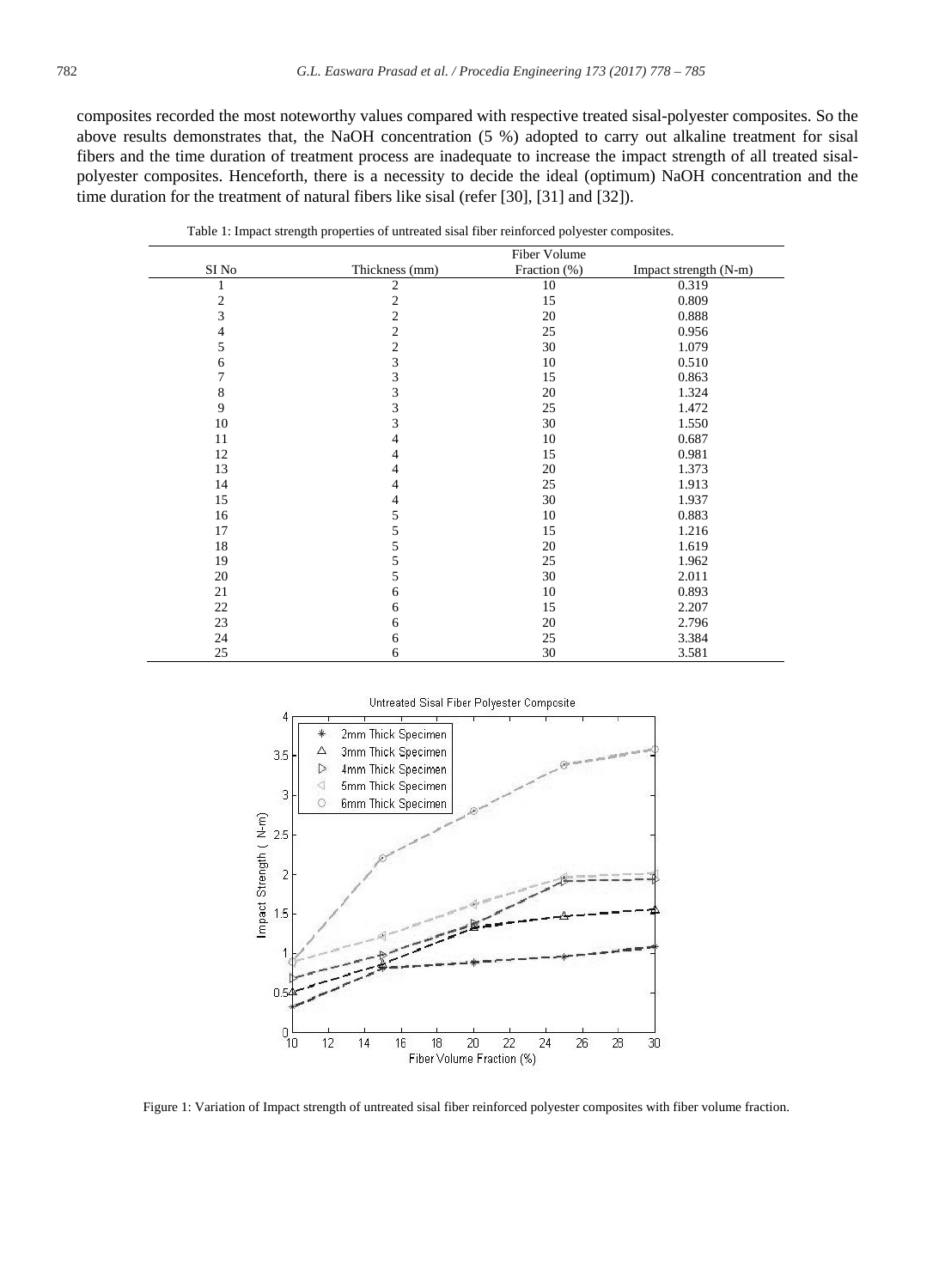|                | Fiber Volume   |              |                       |
|----------------|----------------|--------------|-----------------------|
| SI No          | Thickness (mm) | Fraction (%) | Impact strength (N-m) |
| 1              | $\mathfrak{2}$ | 10           | 0.368                 |
| $\mathbf{2}$   | $\sqrt{2}$     | 15           | 0.491                 |
| 3              | $\overline{c}$ | 20           | 0.638                 |
| $\overline{4}$ | $\overline{2}$ | 25           | 0.785                 |
| 5              | $\overline{c}$ | 30           | 0.932                 |
| 6              | 3              | 10           | 0.392                 |
| $\tau$         | $\mathfrak{Z}$ | 15           | 0.687                 |
| 8              | 3              | 20           | 0.883                 |
| 9              | 3              | 25           | 1.030                 |
| 10             | 3              | 30           | 1.079                 |
| 11             | 4              | 10           | 0.441                 |
| 12             | $\overline{4}$ | 15           | 0.736                 |
| 13             | 4              | 20           | 1.055                 |
| 14             | 4              | 25           | 1.079                 |
| 15             | 4              | 30           | 1.128                 |
| 16             | 5              | 10           | 0.491                 |
| 17             | 5              | 15           | 0.785                 |
| 18             | 5              | 20           | 1.128                 |
| 19             | 5              | 25           | 1.177                 |
| 20             | 5              | 30           | 1.472                 |
| 21             | 6              | 10           | 0.542                 |
| 22             | 6              | 15           | 0.839                 |
| 23             | 6              | 20           | 1.177                 |
| 24             | 6              | 25           | 1.275                 |
| 25             | 6              | 30           | 1.962                 |

Table 2: Impact strength properties of treated sisal fiber reinforced polyester composites.

Treated Sisal Fiber Polyester Composite



Figure 2 Variation of Impact strength of treated sisal fiber reinforced polyester composites with fiber volume fraction.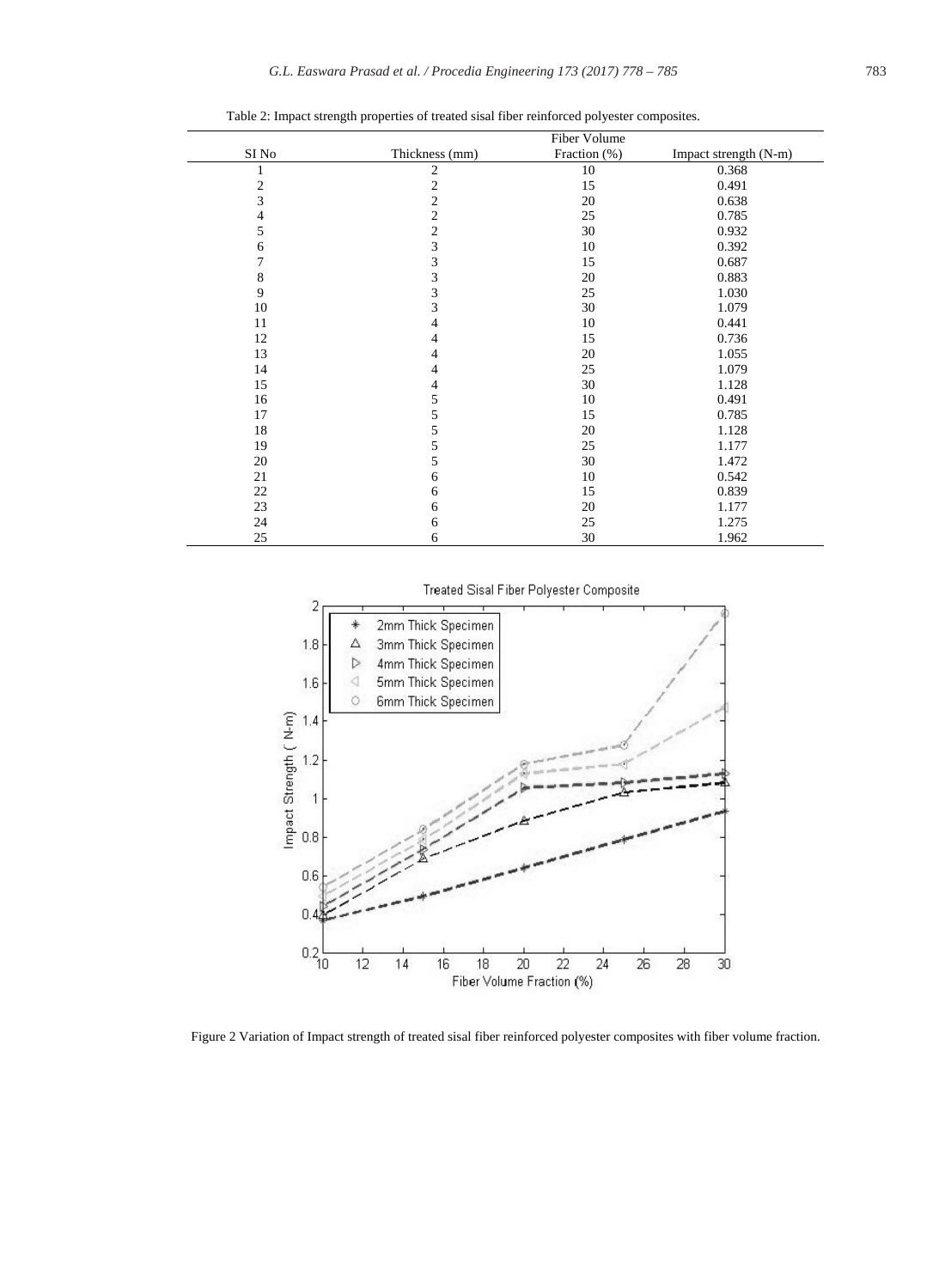

Figure 3: Illustration of variation of impact strength of 3 mm thick treated and untreated sisal fiber reinforced polyester composites with fiber volume fraction

#### **4. Conclusions**

Figures 1 and 2 show that impact strength of both untreated and 5 % NaOH treated sisal fiber embedded polyester matrix composites increases with increase in their thickness and fiber volume fraction. Comparing the impact strength values of tables 1 and 2 (refer Figure 3) it is concluded that, 5 % NaOH treatment to 10 mm long sisal fibers for 24 hours treatment period is insufficient to enhance the impact strength properties of sisal-polyester composites. Usage of this kind of plant fiber reinforced composites as Light doom, Mudguards, name and number plates and Engine guard in automobiles; switch gear, panels and insulators in electrical industries.

#### **References**

- [1] Rajesh Ghosh, A Rama Krishna, G Reena and Bh Lakshmipathi Raju, Effect of fiber volume fraction on the tensile strength of Banana fiber reinforced Vinyl Ester resin composites. International Journal of Advanced Engineering Science and Technology, 2011, 4(1): 089-091.
- [2] Jian Lu, Jin Biao Zhong and Chun Wei, Studies on the Properties of Sisal fiber/Phenol formaldehyde Resin In-situ Composites. RJTA, 2006, 10(3): 051-058.
- [3] Majid Ali, Coconut fiber A versatile Material and its Applications in Engineering. Proceedings of Second International Conference on Sustainable Construction Materials and Technologies. June 28 – 30, 2010.
- [4] Izzuddin zaman, Al Emran Ismail and Muhamad Khairudin Awang, Influence of fiber volume fraction on the Tensile Properties and Dynamic Characteristics of Coconut fiber Reinforced Composite. Journal of Science and Technology, 2011, 1(1): 055-071.
- [5] Satiyamurthy S Thaheer, A Syed Abu and jayabal S, Prediction and Optimization of Mechanical Properties of Particles Filled Coir Polyester Composites using ANN and RSM Algorithms. Indian Journal of fiber and Textile Research, 2013, 38(1): 081-086.
- [6] K B S Gowda, E G L Prasad, R Velmurugan and N K Akshay, Comparative Study of Tensile Strength of Coir and Sisal fiber Reinforced Composites. Proceedings of the Indo Russian Workshop on Tropical Problems in Solid and Applied Mechanics, Chennai, November 12-16, 2013.
- [7] Prasad G L Easwara, B S Keerthi Gowda and R Velmurugan, Prediction of Properties of Coir fiber Reinforced Composites by ANN. Experimental Mechanics of Composites, Hybrid and Multifunctional Materials, 6, Springer International Publishing, 2014: 001-007.
- [8] Verma D, Gope P. C, Shandilya A, Gupta A and Maheswari M. K, Coir fiber Reinforcement and Application in Polymer Composites: A Review. Journal Material & Environment Science.2013, 4(2): 263-276.
- [9] Karthik R, Sathiyamurthy S, Jayabal S and Chidambaram K, Tribological Behaviour of Rice Husk and Egg Shell Hybrid Particulated Coir-Polyester Composites. IOSR Journal of Mechanical and Civil Engineering, 2014: 75-80.
- [10] Xue Li, Lope G. Tabil and Satyanarayan Panigrahi, Chemical Treatments of Natural Fiber for Use in Natural fiber Reinforced Composites: A Review. Journal of Polymers and the Environment, 2007, 15(1): 25-33.